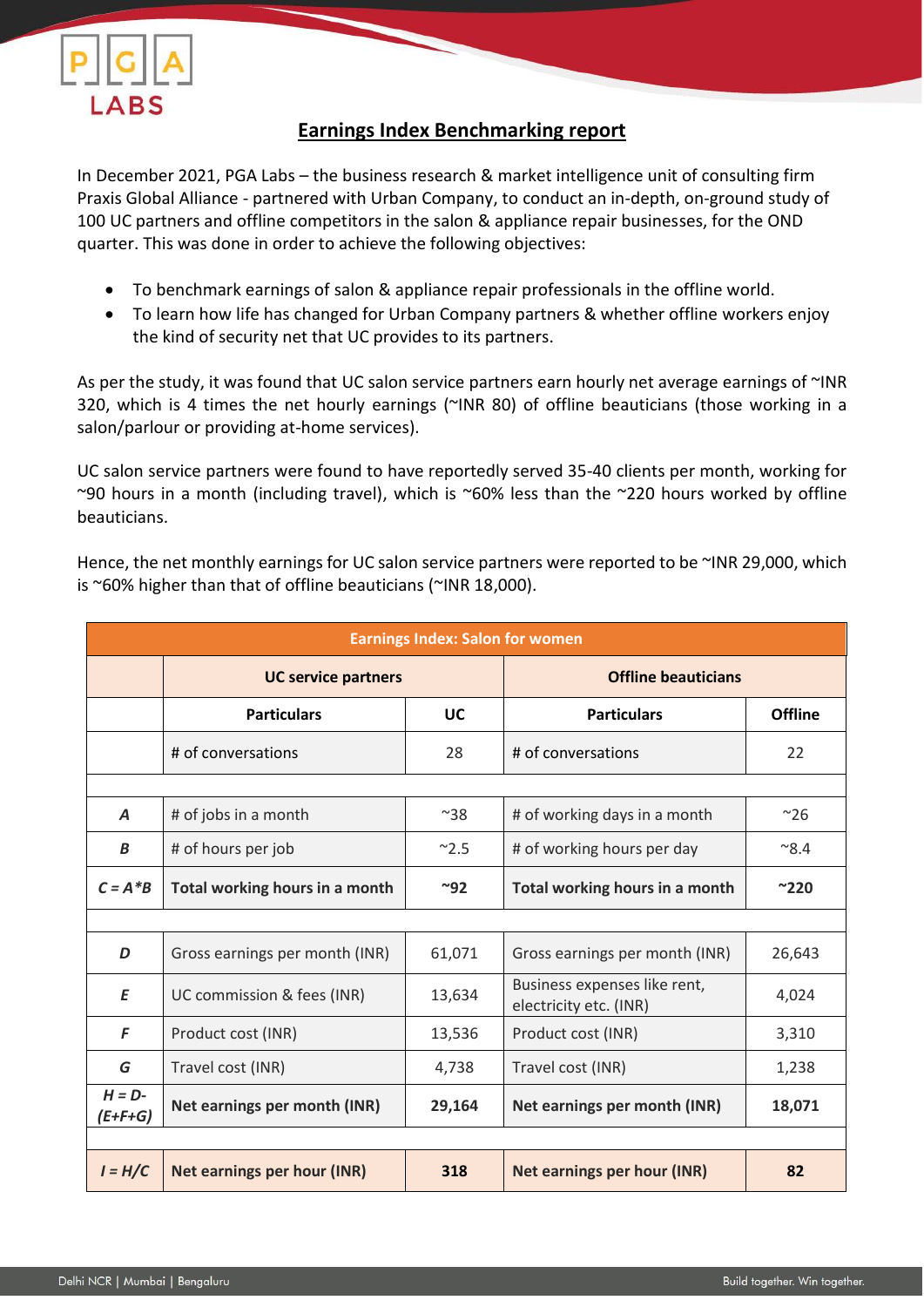

*Notes: Data collected from primary conversations conducted by PGA Labs team in Delhi NCR, Bangalore, Chandigarh & Lucknow. For demographics split - please refer to Appendix. Split of 22 offline beauticians – 11 salaried employees, 7 owners and 4 freelancers.*

**In the case of appliance repair technicians,** UC partners were found to have earned hourly net average earnings of ~INR 470, which is ~4.7 times the net hourly earnings (~INR 100) of offline technicians (those working in a shop or providing at-home services).

During the OND quarter, which is considered as off-season by technicians, UC technicians reportedly served 40-45 clients per month, working for ~80 hours in a month (including travel), which is ~65% less than the ~240 hours worked by offline technicians.

Hence, the net monthly earnings for UC technicians were reported to be ~INR 38,000, which is ~65% higher than that of offline technicians (~INR 24,000).

| Earnings Index: Appliance repair technician (RO & washing machine) |                                |               |                                                        |                |  |  |  |
|--------------------------------------------------------------------|--------------------------------|---------------|--------------------------------------------------------|----------------|--|--|--|
|                                                                    | <b>UC service partners</b>     |               | <b>Offline technicians</b>                             |                |  |  |  |
|                                                                    | <b>Particulars</b>             | UC            | <b>Particulars</b>                                     | <b>Offline</b> |  |  |  |
|                                                                    | # of conversations             | 28            | # of conversations                                     | 22             |  |  |  |
|                                                                    |                                |               |                                                        |                |  |  |  |
| A                                                                  | # of jobs in a month           | $~^{\sim}45$  | # of working days in a month                           | $~^{\sim}$ 27  |  |  |  |
| B                                                                  | # of hours per job             | $^{\sim}$ 1.8 | # of working hours per day                             | $^{\sim}8.8$   |  |  |  |
| $C = A^*B$                                                         | Total working hours in a month | ~82           | Total working hours in a month                         | $^{\sim}238$   |  |  |  |
|                                                                    |                                |               |                                                        |                |  |  |  |
| D                                                                  | Gross earnings per month (INR) | 79,286        | Gross earnings per month (INR)                         | 51,114         |  |  |  |
| E                                                                  | UC commission & fees (INR)     | 17,778        | Business expenses like rent,<br>electricity etc. (INR) | 12,748         |  |  |  |
| F                                                                  | Product cost (INR)             | 18,175        | Product cost (INR)                                     | 11,023         |  |  |  |
| G                                                                  | Travel cost (INR)              | 4,916         | Travel cost (INR)                                      | 3,784          |  |  |  |
| $H = D$ -<br>$(E+F+G)$                                             | Net earnings per month (INR)   | 38,417        | Net earnings per month (INR)                           | 23,559         |  |  |  |
|                                                                    |                                |               |                                                        |                |  |  |  |
| $I = H/C$                                                          | Net earnings per hour (INR)    | 470           | <b>Net earnings per hour (INR)</b>                     | 99             |  |  |  |

*Notes: Data collected from primary conversations conducted by PGA Labs team in Delhi NCR, Bangalore, Chandigarh & Lucknow. For demographics split - please refer to Appendix. Split of 22 offline appliance technicians – 7 salaried employees, 7 owners and 8 freelancers.*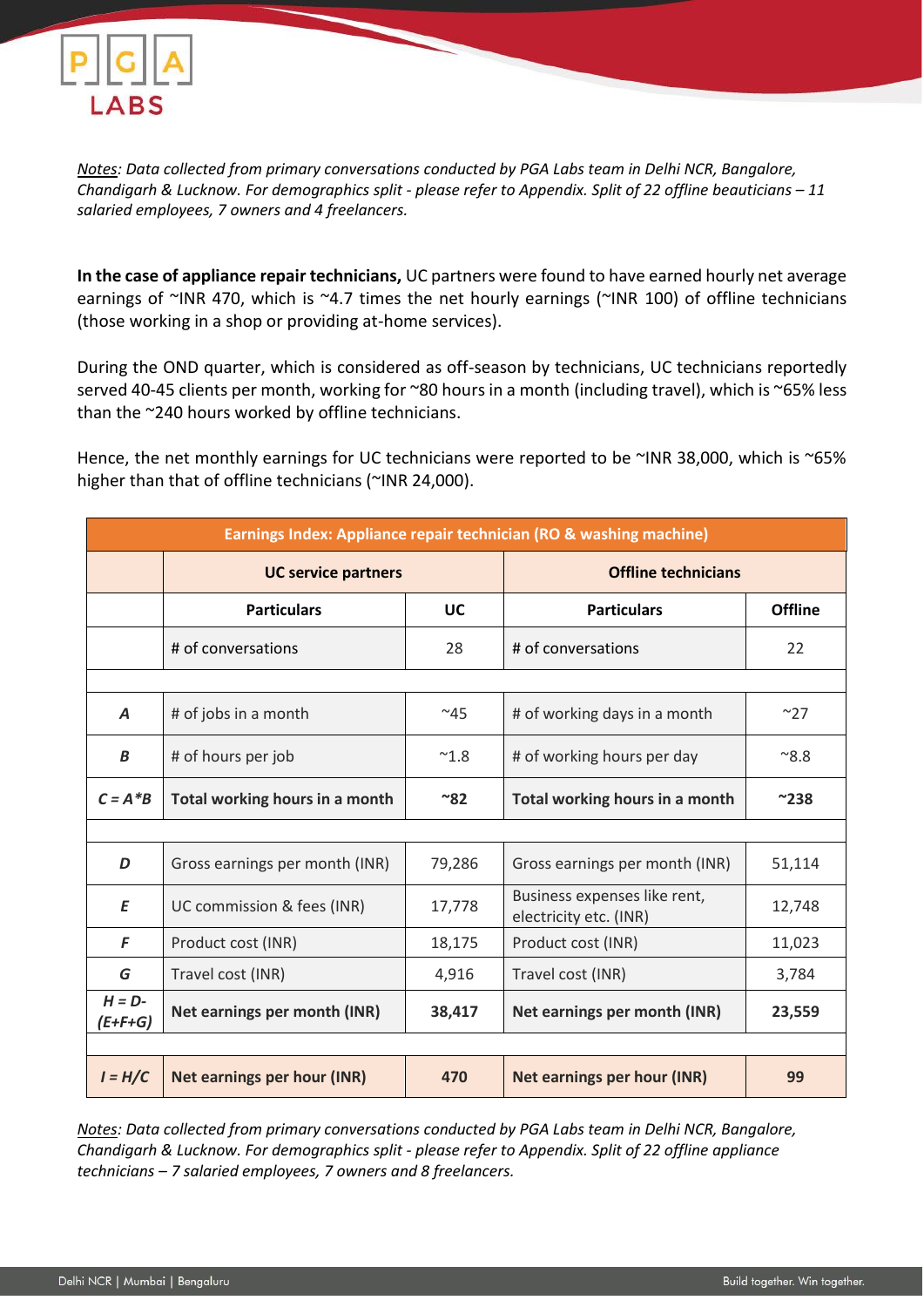

### **Impact of Urban Company: Salon for women**

~90% of UC beauticians reported that they have observed an increase in their net monthly earnings owing to high earnings per job and the number of jobs that are provided by UC. The major proportion of billing is credited to the partner's account after deducting commission & fees (~20-25%) whereas, in offline salon/parlor, beauticians generally get a fixed salary irrespective of the number of jobs done, and only a small proportion of incentive above fixed salary.

UC salon partners feel empowered as they get to act like owners of their work and get rewarded likewise, unlike offline salon beauticians where they were only entitled to fixed compensation. ~55% of UC salon partners reported growth in their earnings per job owing to high order value for all the services. Order value is pre-determined - leading to no scope for negotiations with the customer which ensures complete clarity and assurance of payments by Urban Company.

After joining UC, ~80% of respondents believe their hourly utilization has improved owing to the flexible working hours leading to a desired work-life balance. Partners also believe that their quality of job and well-being has improved due to several initiatives run by Urban Company like recognition of work (Gold / Silver partners), etc. UC salon partners believe that UC has helped them in bridging the earnings gap between men and women to some extent. This boosts their confidence and encourages them to work more diligently.

| <b>Earnings Index: Salon for women (Urban Company data)</b> |                                    |                    |  |  |  |
|-------------------------------------------------------------|------------------------------------|--------------------|--|--|--|
|                                                             | <b>UC service partners</b>         |                    |  |  |  |
|                                                             | <b>Particulars</b>                 | <b>UC partners</b> |  |  |  |
|                                                             | # of salon partners                | 9,744              |  |  |  |
|                                                             |                                    |                    |  |  |  |
| A                                                           | Total working hours in a month     | 72                 |  |  |  |
|                                                             |                                    |                    |  |  |  |
| B                                                           | Gross earnings per month (INR)     | 39,510             |  |  |  |
| $\epsilon$                                                  | UC commission & fees (INR)         | 9,121              |  |  |  |
| D                                                           | Product cost (INR)                 | 7,116              |  |  |  |
| E                                                           | Travel cost (INR)                  | 3,086              |  |  |  |
| $F = B -$<br>$(C+D+E)$                                      | Net earnings per month (INR)       | 20,187             |  |  |  |
|                                                             |                                    |                    |  |  |  |
| $G = B/A$                                                   | <b>Net earnings per hour (INR)</b> | 281                |  |  |  |

### **Earnings Index: Salon for women (Urban Company data)**

*Notes: Urban Company data*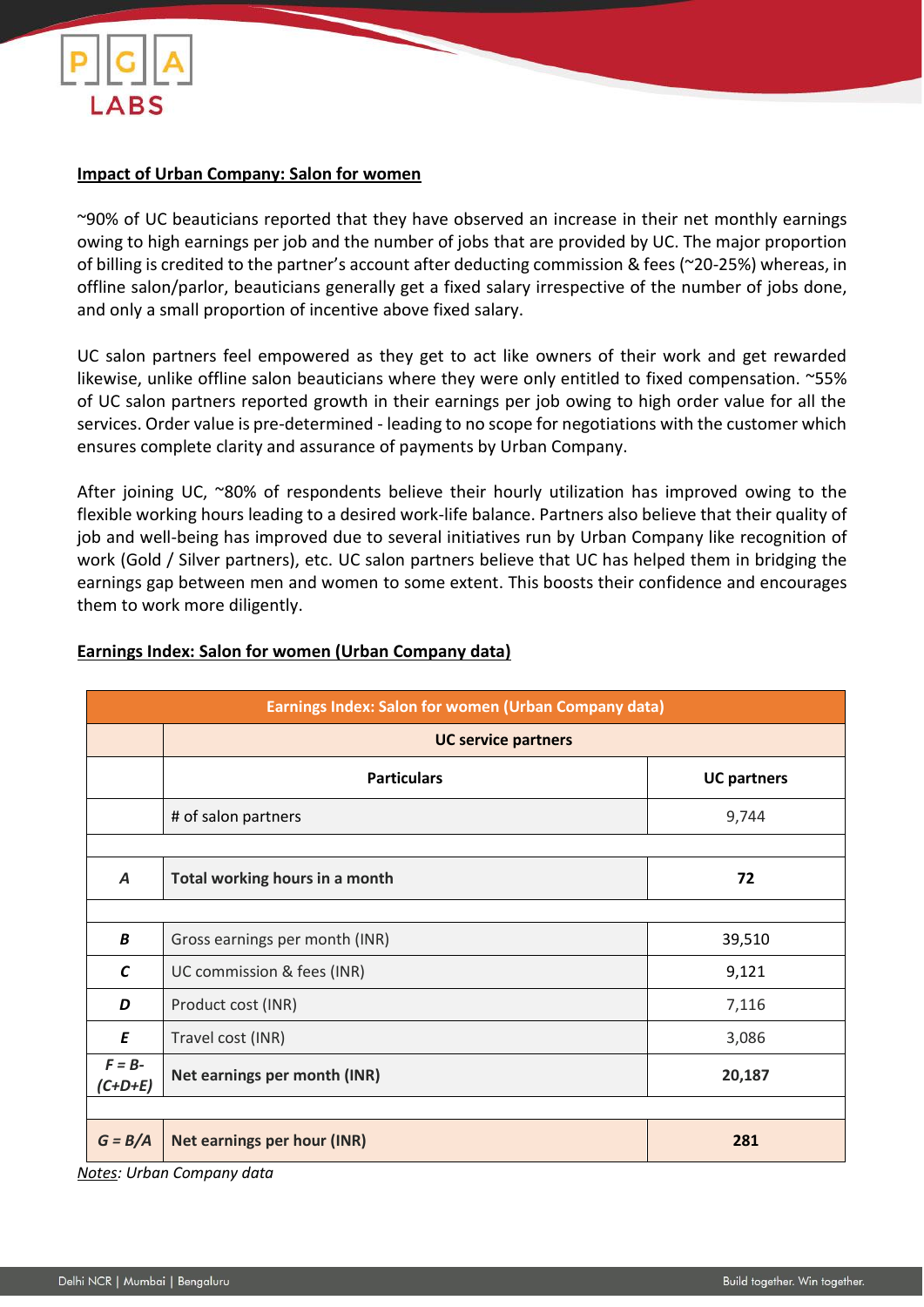

### **Impact of Urban Company: Appliance repair technician (RO & washing machine repair)**

~55% of UC technicians reported an increase in their net monthly earnings after joining Urban Company. But, in the OND quarter, ~40% of UC technicians reported a drop in their monthly earnings owing to the off-season and reduced margin. Margin has been reduced due to higher discounts given to customers, fixed-rate cards, and a gradual increase in commission/subscription charges for technicians.

Pre-determined order values ensure complete visibility of payments as they are credited to the partner's account three times a week and can be always tracked from their mobile application. ~80% of UC technicians reported that they can utilize their time better when working with Urban Company as it offers the flexibility of working hours and the partners can modify their availability for services. UC technicians experienced enhanced quality of jobs owing to wide learning exposure, frequent training, and standardized code of conduct (SOPs).

#### **Earnings Index: Appliance repair technician (Urban Company data)**

| Earnings Index: Appliance repair technician (Urban Company data) |                                                              |                    |  |  |  |
|------------------------------------------------------------------|--------------------------------------------------------------|--------------------|--|--|--|
|                                                                  | <b>UC service partners</b>                                   |                    |  |  |  |
|                                                                  | <b>Particulars</b>                                           | <b>UC partners</b> |  |  |  |
|                                                                  | # of technicians                                             | 1,191              |  |  |  |
|                                                                  |                                                              |                    |  |  |  |
| A                                                                | Total working hours in a month                               | 72                 |  |  |  |
|                                                                  |                                                              |                    |  |  |  |
| B                                                                | Gross earnings per month (INR)                               | 61,469             |  |  |  |
| $\mathsf{C}$                                                     | UC commission & fees (INR)                                   | 12,327             |  |  |  |
| D                                                                | Product cost (INR)                                           | 15,672             |  |  |  |
| E                                                                | Travel cost (INR)                                            | 1,292              |  |  |  |
| $F = B$ -<br>$(C+D+E)$                                           | Net earnings per month (INR)                                 | 32,180             |  |  |  |
|                                                                  |                                                              |                    |  |  |  |
| $G = B/A$<br>.                                                   | <b>Net earnings per hour (INR)</b><br>$\mathbf{r}$<br>$\sim$ | 457                |  |  |  |

*Notes: Urban Company data*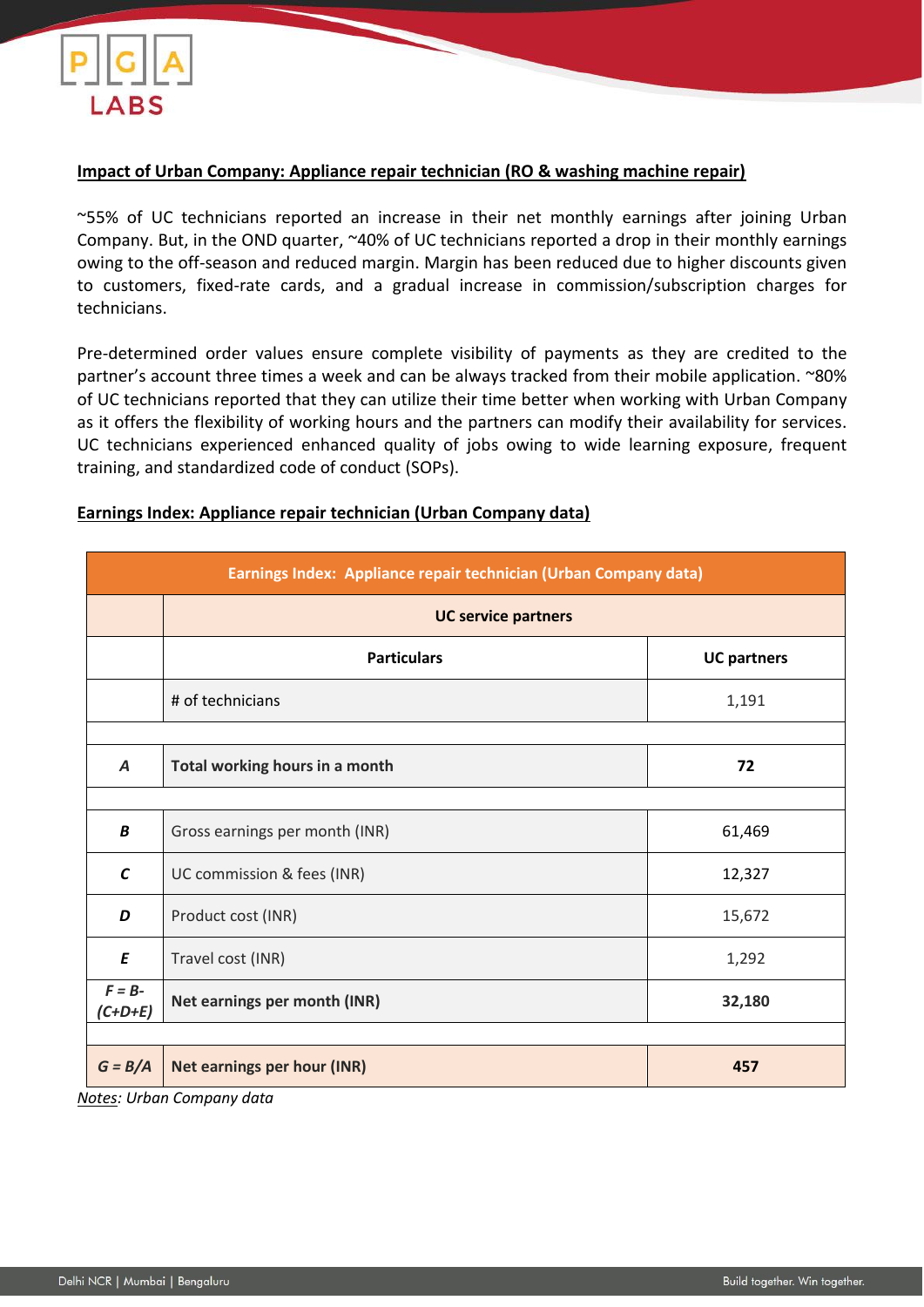

### **Value added offerings by Urban Company**

#### • **Monetary advances facilitated by UC via NBFCs:**

Urban Company offers monetary advances (via NBFCs) for ~INR 10,000 to all the gold partners and INR 5K to all the silver partners. Service partners (if eligible) can easily apply for these monetary advances via their mobile application and repayment of the principal amount is done in the form of small amounts being deducted from the partner's pay-outs. During COVID, Urban Company offered interest-free monetary support of INR 10,000 to all salon partners. More than 60% of UC beauticians and appliance repair technicians have taken these advances from Urban Company at least once during their tenure.

#### • **Training:**

Urban Company offers free training and upskilling sessions for all the service partners. Training is provided at the time of joining, at the time of launch of new product/service/technology, or if the service partners face difficulty in maintaining a healthy rating. Both offline and online training is provided that ensures uniformity and consistency of services. Partner mobile application has a section for training named 'Training Centre' for smooth accessibility. Offline workers are expected to mainly learn on the job.

#### • **Insurance:**

All the active partners (minimum one service required in the last 30 days to be called as an active partner) of Urban Company are covered under life and accidental insurance. The company plays an instrumental role in providing insurance facilities to partners as many of them admit that they would not be able to afford insurance if not offered by Urban Company.

#### • **Health and safety measures:**

All the service partners are provided free PPE kits for each client by Urban Company delivered directly to the partner's doorstep. Since UC service partners come in direct contact with clients when they visit their homes, they require extra precautions and care against COVID. Partners also appreciate the SOS/emergency helpline facilities and various health & safety measures taken by Urban Company.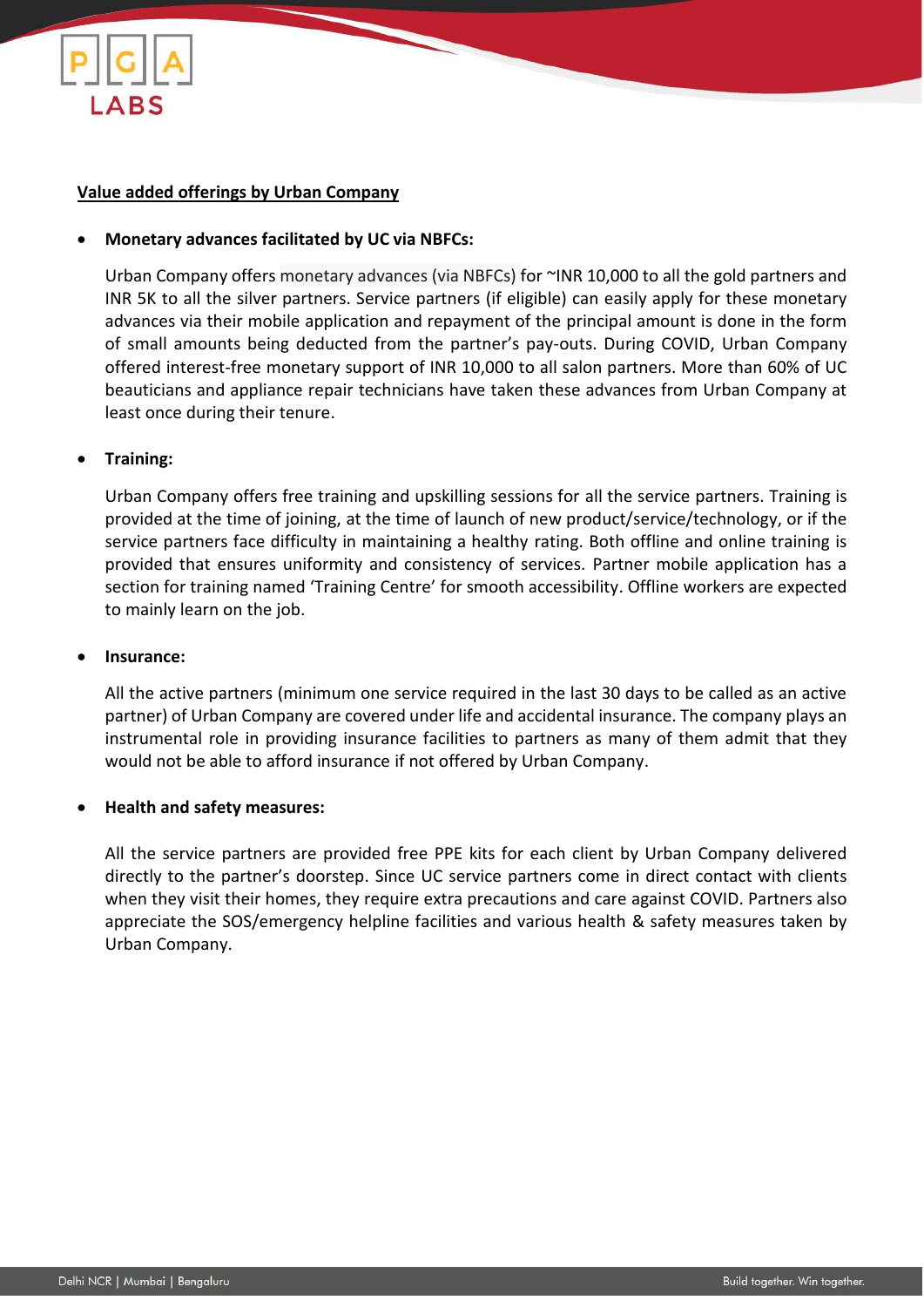

# **Appendix**

# **Earnings Index: Salon for women**

|                        | <b>Earnings Index: UC salon service partners</b> |                |                |                  |            |         |  |
|------------------------|--------------------------------------------------|----------------|----------------|------------------|------------|---------|--|
|                        | <b>Particulars</b>                               | <b>Overall</b> | <b>Delhi</b>   | <b>Bangalore</b> | Chandigarh | Lucknow |  |
|                        | # of conversations                               | 28             | 8              | 8                | 6          | 6       |  |
|                        |                                                  |                |                |                  |            |         |  |
| Α                      | # of jobs in a month                             | 38             | 42             | 36               | 38         | 33      |  |
| B                      | # of hours per job                               | $\mathcal{P}$  | $\overline{2}$ | $\overline{2}$   | 3          | 3       |  |
| $C = A * B$            | Total working hours in a<br>month                | 92             | 89             | 84               | 96         | 97      |  |
|                        |                                                  |                |                |                  |            |         |  |
| D                      | Gross earnings per month                         | 61,071         | 71,875         | 66,250           | 43,333     | 57,500  |  |
| E                      | UC commission & fees                             | 13,634         | 16,063         | 15,656           | 9,333      | 12,000  |  |
| F                      | Product cost                                     | 13,536         | 17,125         | 12,875           | 8,167      | 15,000  |  |
| G                      | Travel cost                                      | 4,738          | 4,894          | 5,063            | 3,333      | 5,500   |  |
| $H = D -$<br>$(E+F+G)$ | Net earnings per month                           | 29,164         | 33,794         | 32,656           | 22,500     | 25,000  |  |
|                        |                                                  |                |                |                  |            |         |  |
| $I = H/C$              | Net earnings per hour<br>(INR)                   | 318            | 381            | 388              | 234        | 257     |  |

| <b>Earnings Index: Offline beauticians</b> |                                                  |                |              |                  |                |         |  |
|--------------------------------------------|--------------------------------------------------|----------------|--------------|------------------|----------------|---------|--|
|                                            | <b>Particulars</b>                               | <b>Overall</b> | <b>Delhi</b> | <b>Bangalore</b> | Chandigarh     | Lucknow |  |
|                                            | # of conversations                               | 22             | 7            | 7                | 4              | 4       |  |
|                                            |                                                  |                |              |                  |                |         |  |
| A                                          | # of working hours per day                       | 8              | 9            | 9                | $\overline{7}$ | 8       |  |
| $\boldsymbol{B}$                           | # of working days in a<br>month                  | 26             | 25           | 25               | 27             | 28      |  |
| $C = A * B$                                | Total working hours in a<br>month                | 220            | 225          | 229              | 176            | 235     |  |
|                                            |                                                  |                |              |                  |                |         |  |
| D                                          | Gross earnings per month                         | 26,643         | 29,083       | 25,857           | 23,750         | 27,250  |  |
| $\cal E$                                   | Business expenses like<br>rent, electricity etc. | 4,024          | 2,083        | 1,714            | 4,000          | 11,000  |  |
| F                                          | Product cost                                     | 3,310          | 4,250        | 2,571            | 3,000          | 3,500   |  |
| G                                          | Travel cost                                      | 1,238          | 1,733        | 1,286            | 1,500          | 150     |  |
| $H = D -$<br>(E+F+G)                       | Net earnings per month                           | 18,071         | 21,017       | 20,286           | 15,250         | 12,600  |  |
|                                            |                                                  |                |              |                  |                |         |  |
| $I = H/C$                                  | Net earnings per hour<br>(INR)                   | 82             | 93           | 89               | 86             | 54      |  |